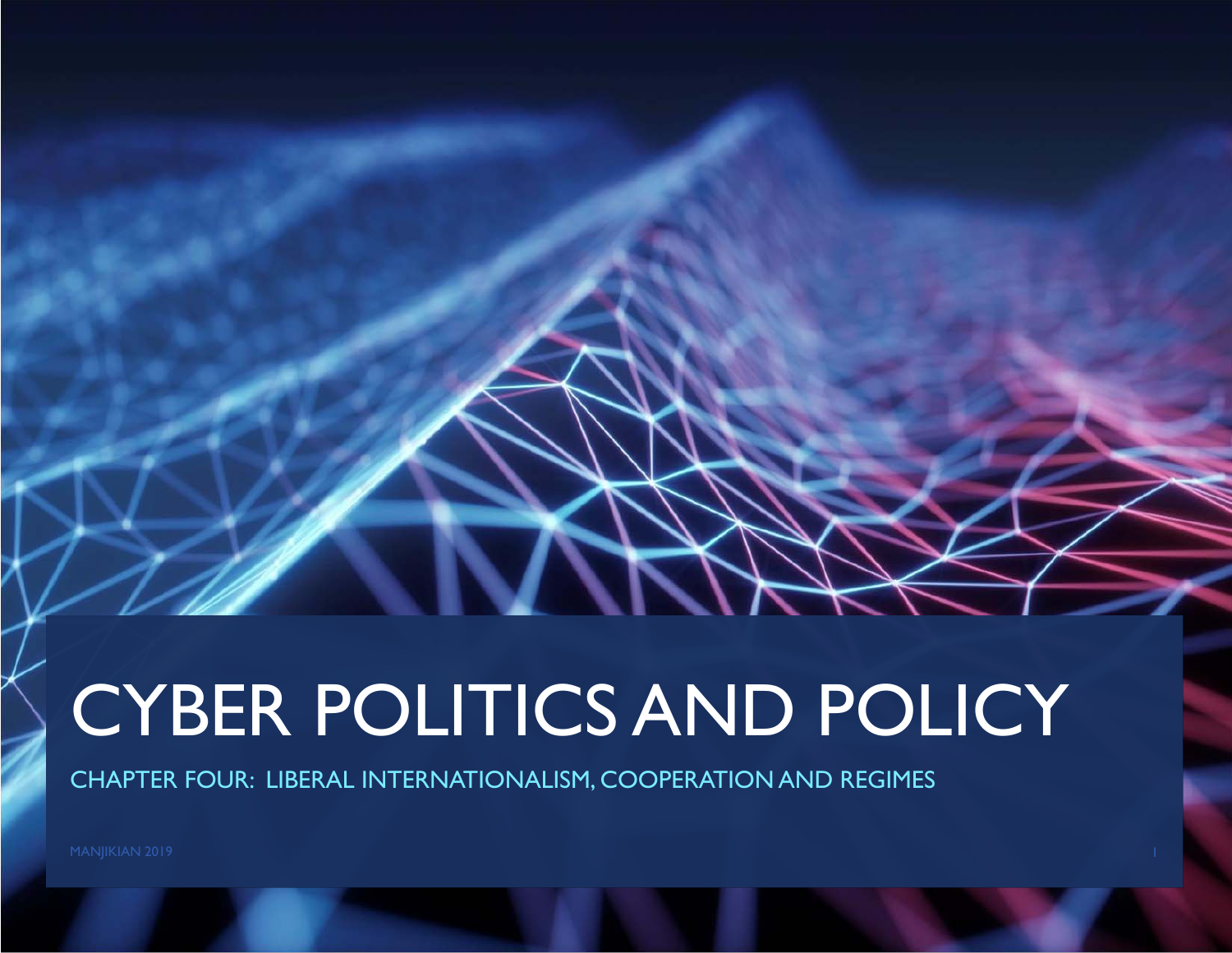# AT THE END OF THIS CHAPTER, STUDENTS WILL BE ABLE TO:

Define key terms related to the liberal internationalism paradigm, including regime, norm, public good

Compare and contrast the Realist view of cyber power with the Liberal Internationalist view of global digital superpowers

Articulate criticisms of Liberal Internationalist narrative of internet development

MANJIKIAN 2019 **2018 - Pamasang Pamasang Pamasang Pamasang Pamasang Pamasang Pamasang Pamasang Pamasang Pamasang**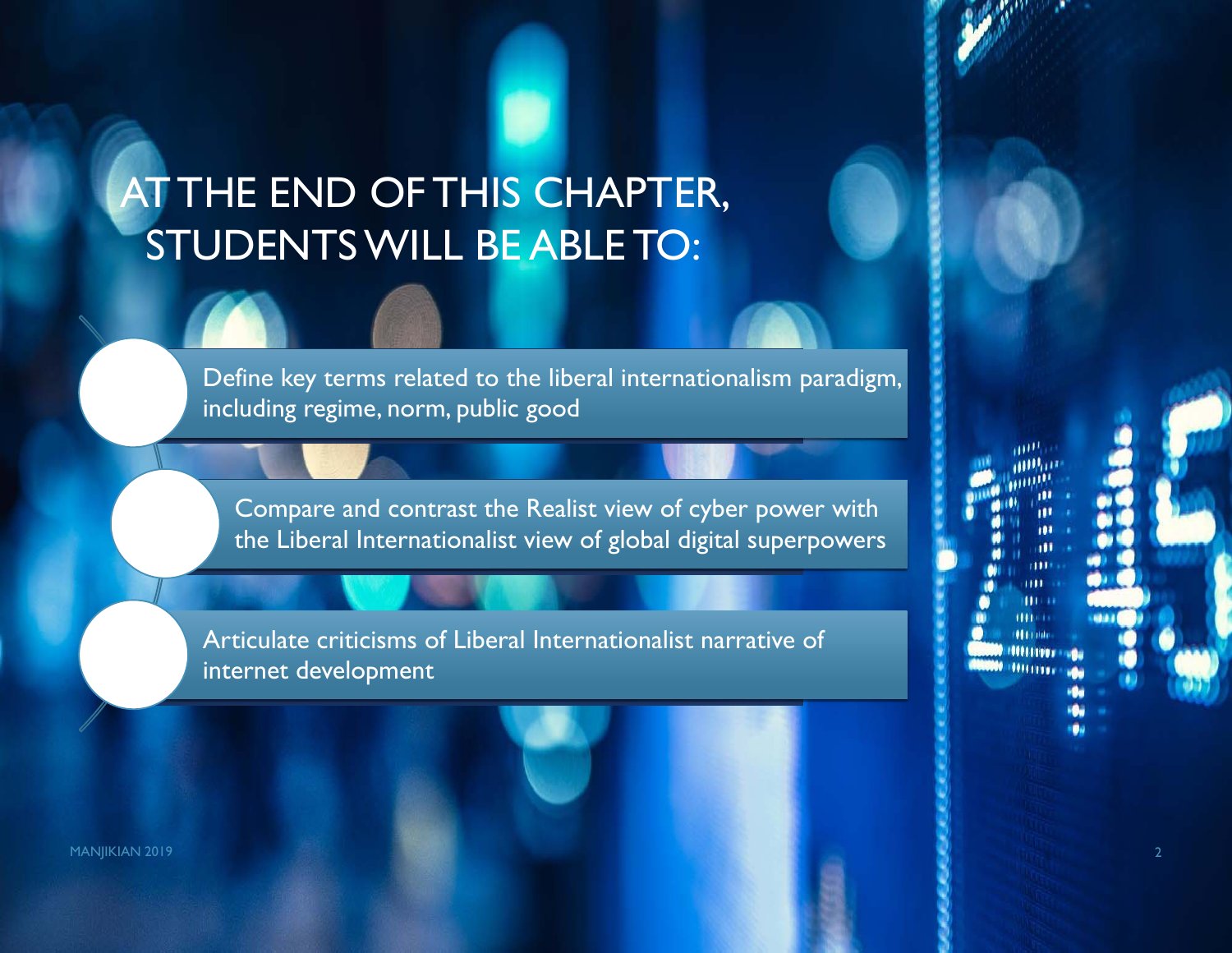## INTERNATIONAL SYSTEM IS NOT A BATTLEFIELD, BUT A MARKET

#### **BATTLEFIELD**

 States are adversaries or competitors For a limited amount of resources One state's gain is the other state's loss International system is unstable, unpredictable, characterized by risk

# **MARKET**

Firms (or states) are INTERDEPENDENT

Achievement of goals depends on actions of COOPERATING firms

Rewards are COLLECTIVE, as are RISKS

Markets create order, predictability and stability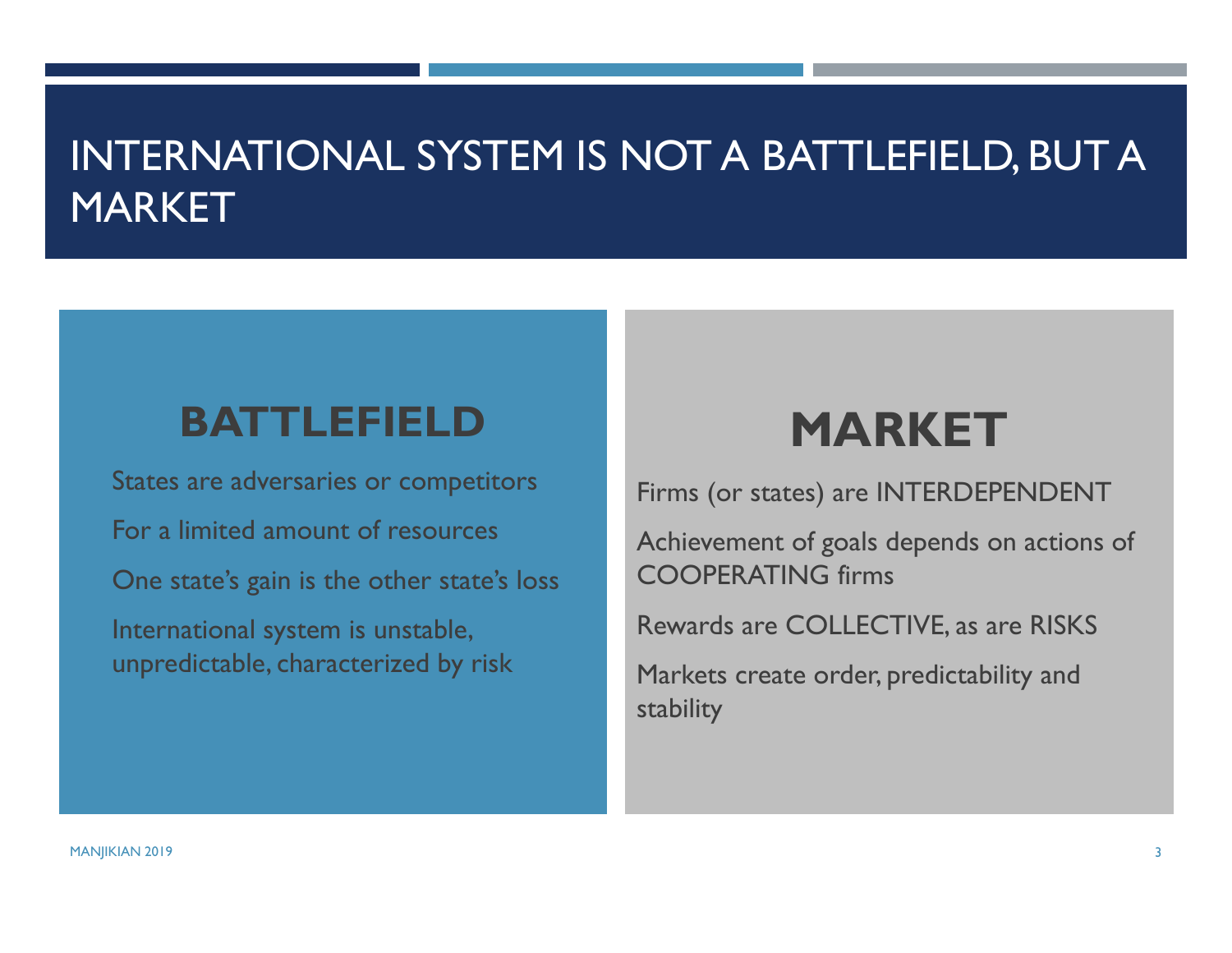# LIBERAL INTERNATIONALISM IN CYBERSPACE

- The internet is a **public good** or shared international space which states need to cooperate to preserve.
- ш A public good is one which no one can be prevented from partaking in, and also one which can only be produced collectively.
- п Furthermore, one user's enjoyment of the good does not diminish other's enjoyment or use of it.
- Internet is a UTILITY, not a BATTLESPACE.
- Г **Digital economy:** All of those economic processes, transactions, interactions, and activities that are based on digital technologies.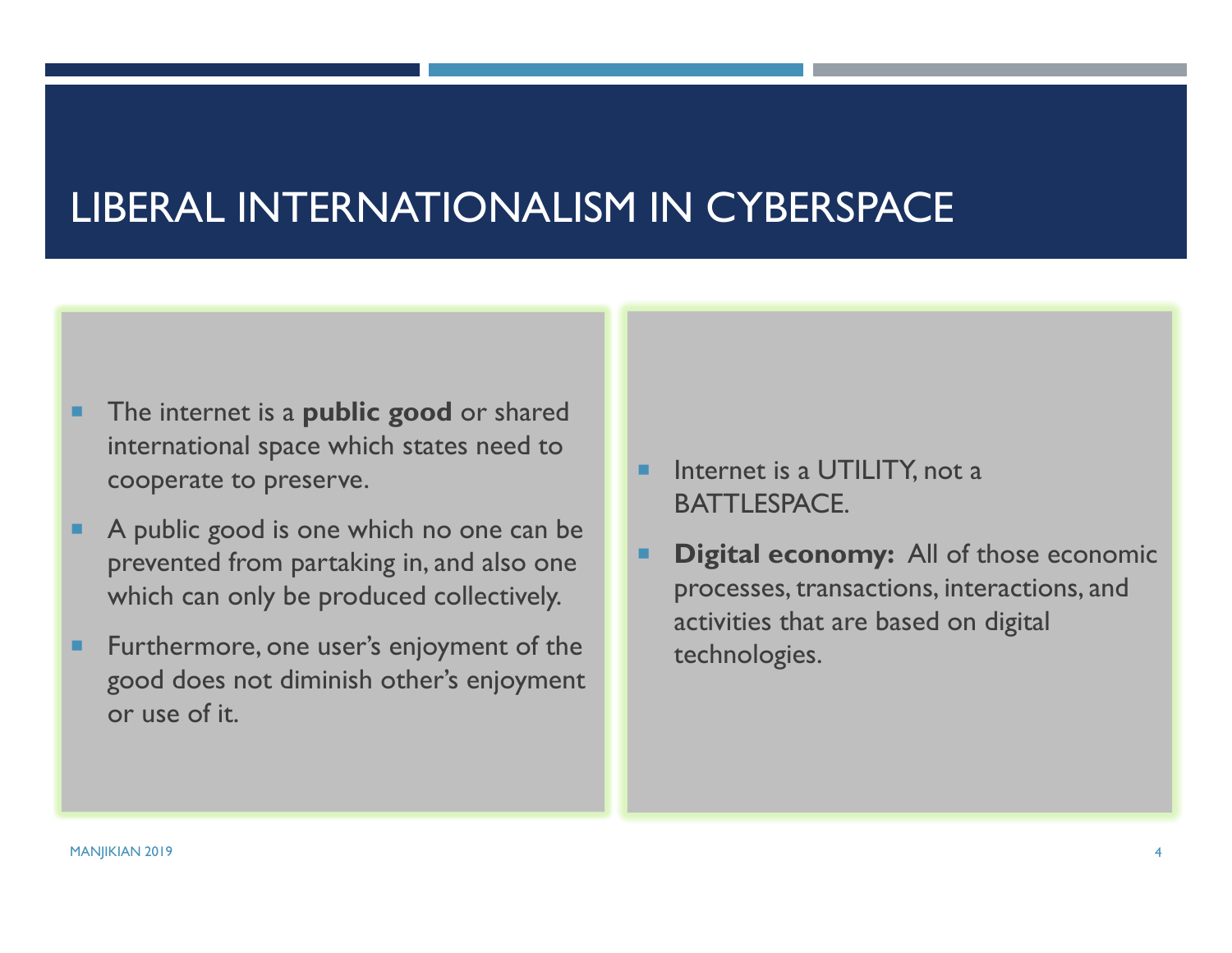## REGULATING THE DIGITAL ECONOMY

 E-commerce structure designers (or architects) wanted the digital economy to be largely unregulated and free of state interference.

 They hoped that the digital economy would become a 'pure market' which was **self-regulating** through the actions of market forces, with little government interference in the areas of taxation and regulation.

 Today, states and international organizations regulate: E-banking E-commerce

E-government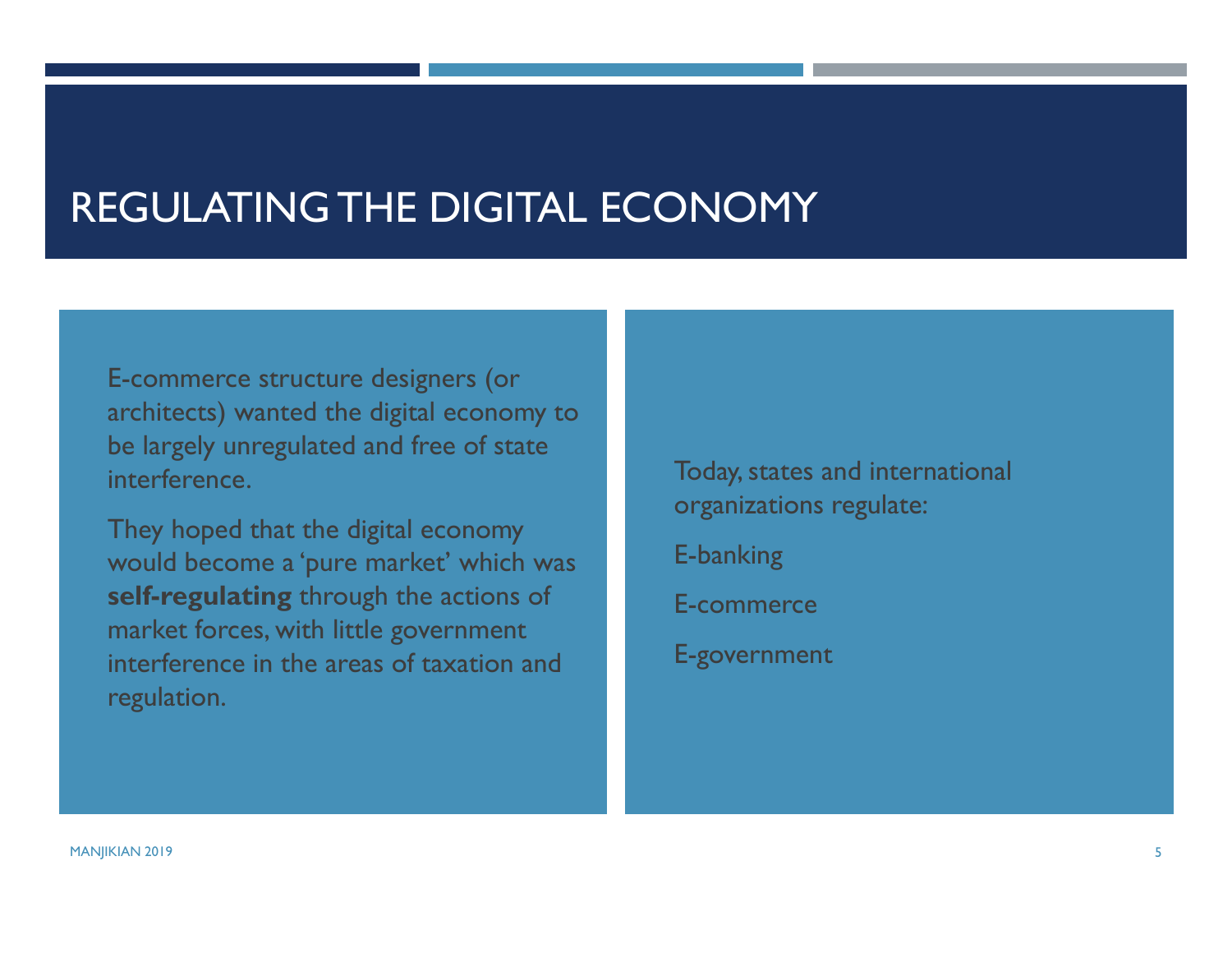# THREATS/RISKS TO DIGITAL ECONOMY

- п Threats TO physical infrastructure/critical infrastructure
- п Threats THROUGH physical infrastructure (Weaponization of threats THROUGH internet)
- Not all states AGREE about risks presented by vectored threats.
- Г Many TARGETS are not states, but private corporations.
- Private corporations may think differently about these threats – not wanting to publicize the fact that they were attacked, not wanting to invest in threat protection, resilience as a state would.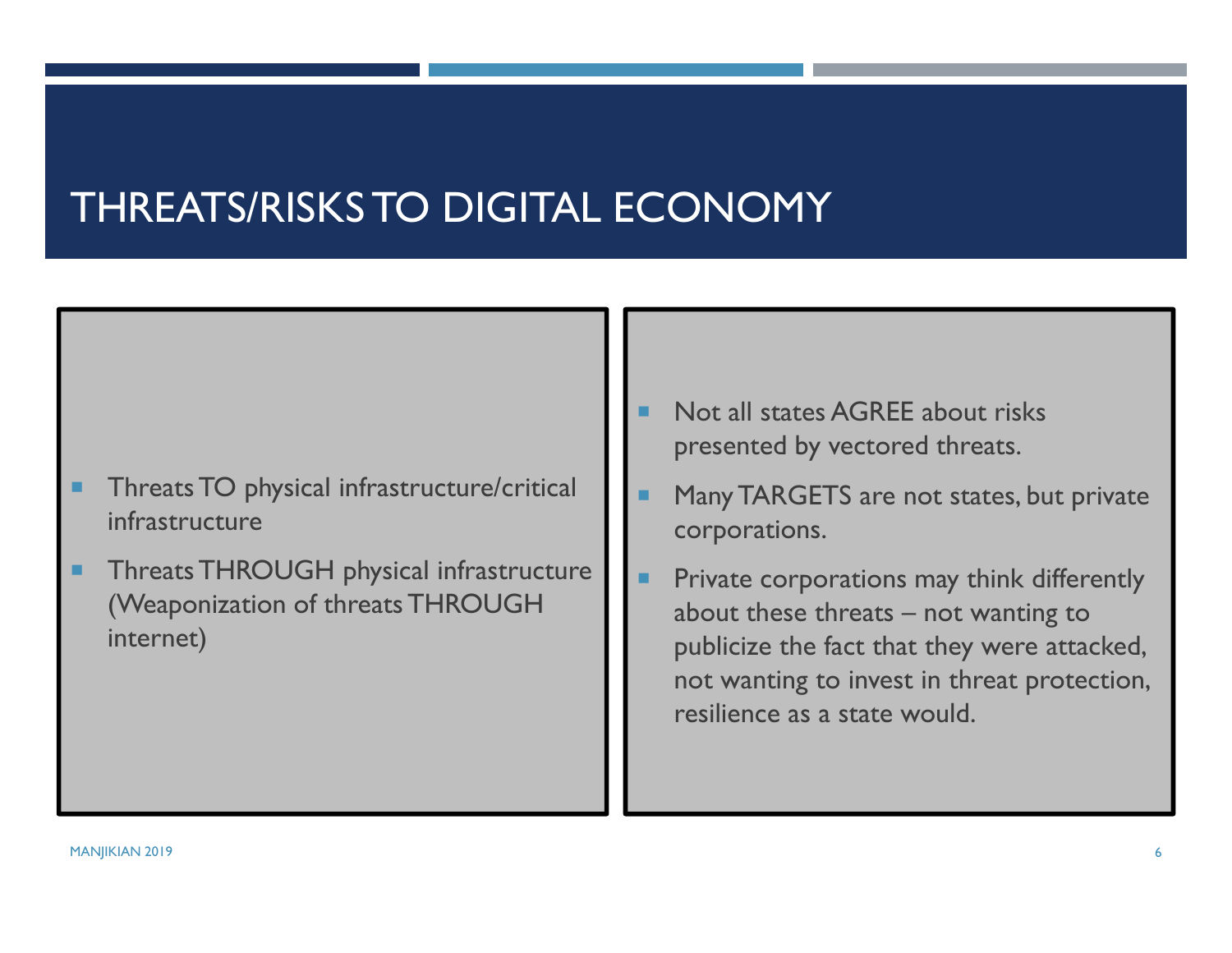#### **REGIMES: STATES COOPERATING TO PROTECT AGAINST CROSS-BORDER THREATS**

Precedents in fields like public health

# **Regime may be**

- Formally codified in a treaty, such as the Geneva Convention
- informal and more temporary in duration.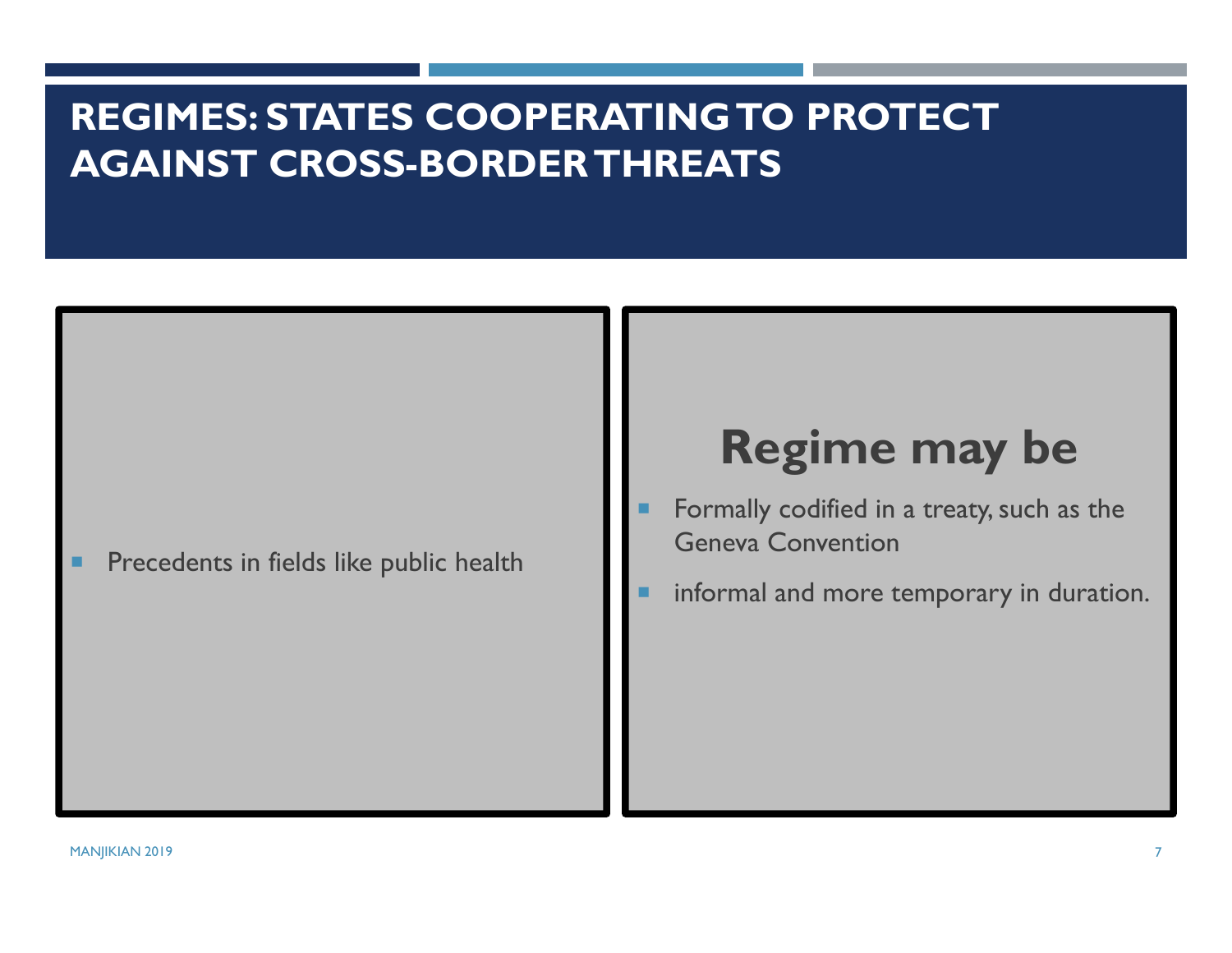# POOLED SOVEREIGNTY

- States choose to give up autonomy to cooperate with neighboring states –
- Give up some measure of state authority in order to craft bilateral or multilateral agreements, including changing national legislation within their states so that it conforms to a regional set of standards

Stop and think:

 What are some PROS and CONS of establishing pooled sovereignty?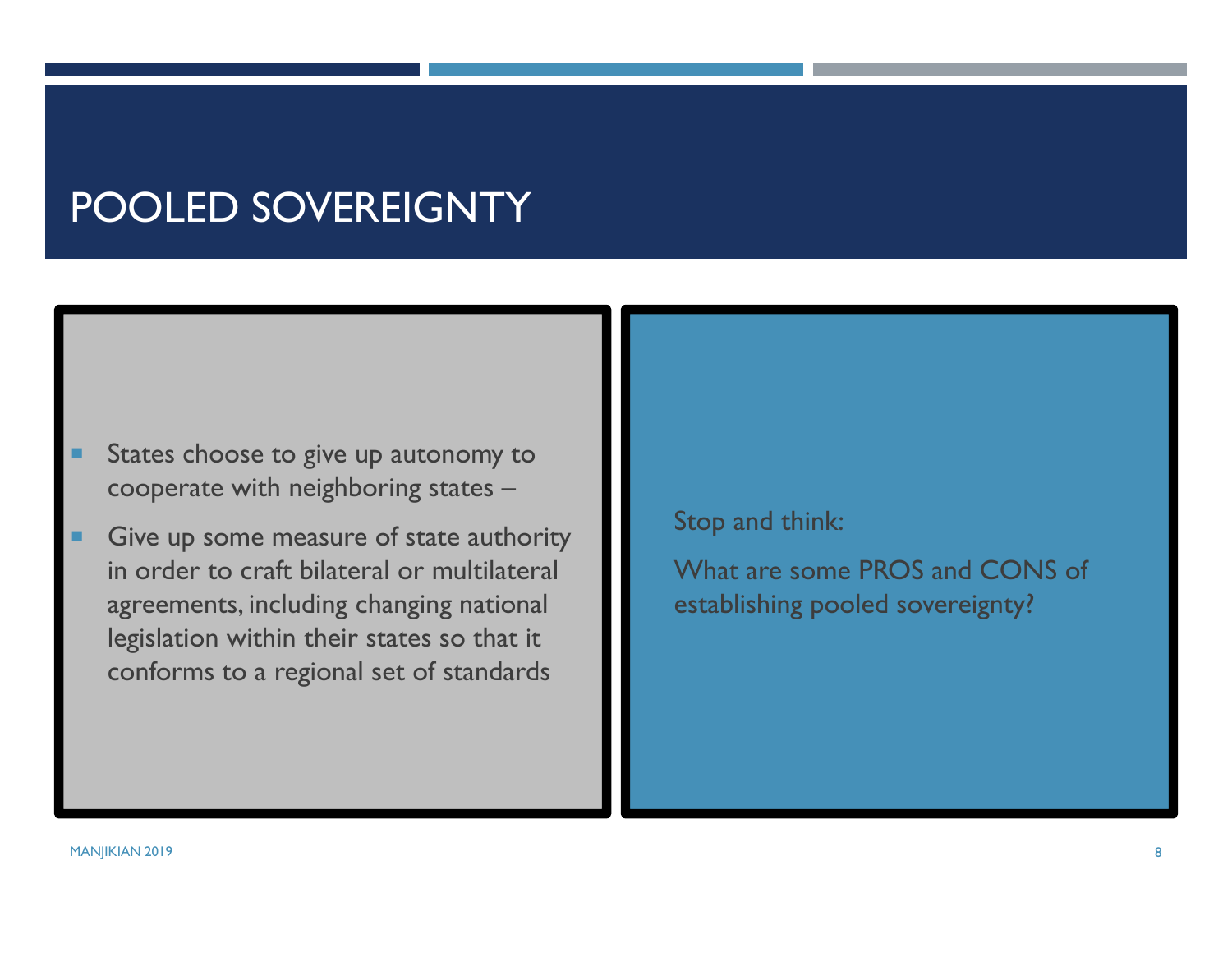#### STEWARDSHIP

- In allowing a national or international trust to administer a resource, or to engage in stewardship of the resource, states again cede sovereignty to this trust or foundation
- г Stewardship of the internet as a global resource which should be preserved for future generations
- Role of organizations like The internet society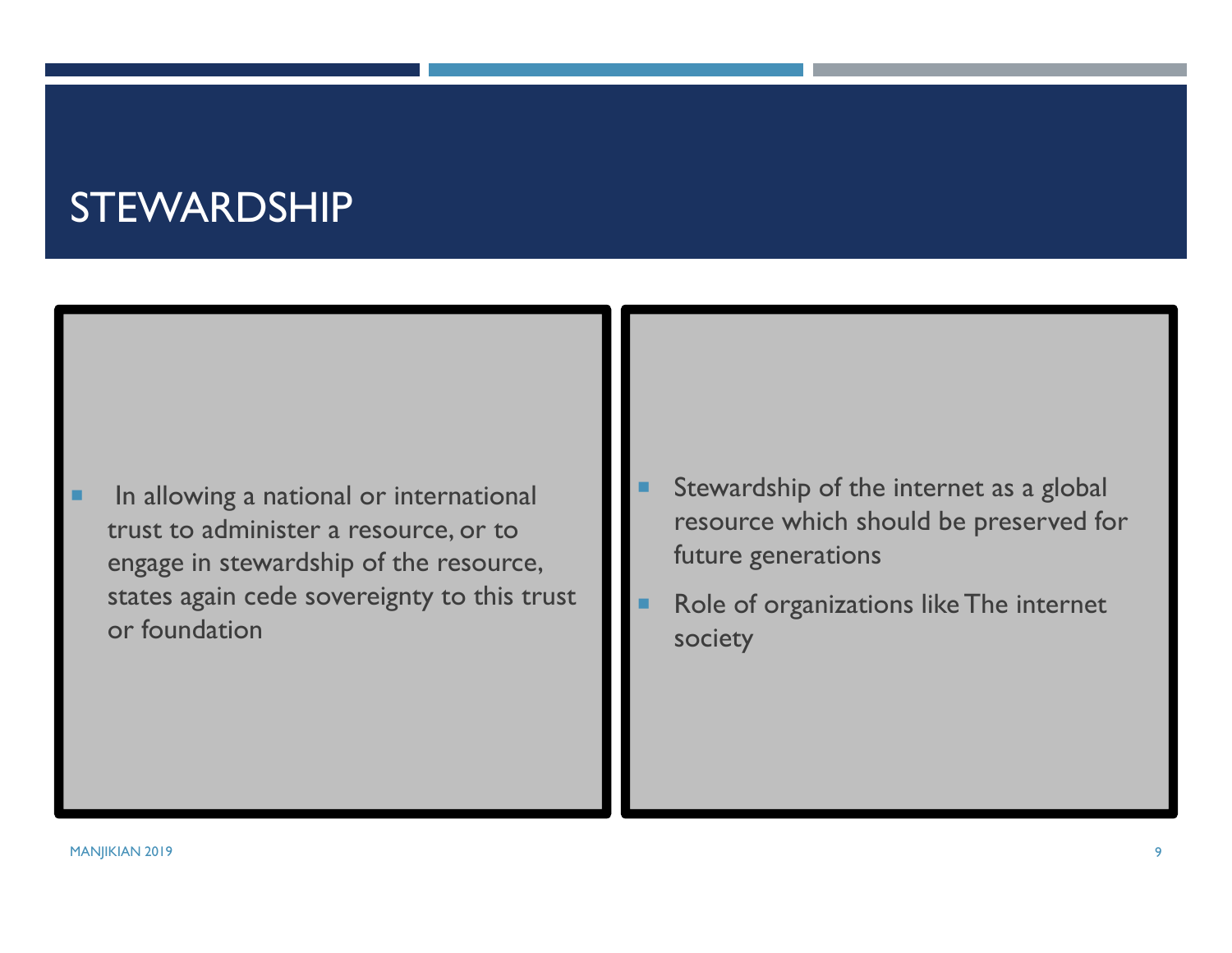# CRITIQUING LIBERAL INTERNATIONALIST VIEW

- Is the internet actually a collective good?
- Is GLOBAL policy, INTERNATIONAL policy really global? Or does it reflect Western values and western interests?
- Are all states on a level footing to choose whether or not to participate in international initiatives (or do poorer, less developed states feel coerced?)
- Free Rider Problem: Do all states contribute equally to collective solutions for securing and growing the internet?
- Did the "internet market" truly EVOLVE naturally and organically or was it created by specific interests for their own selfinterest?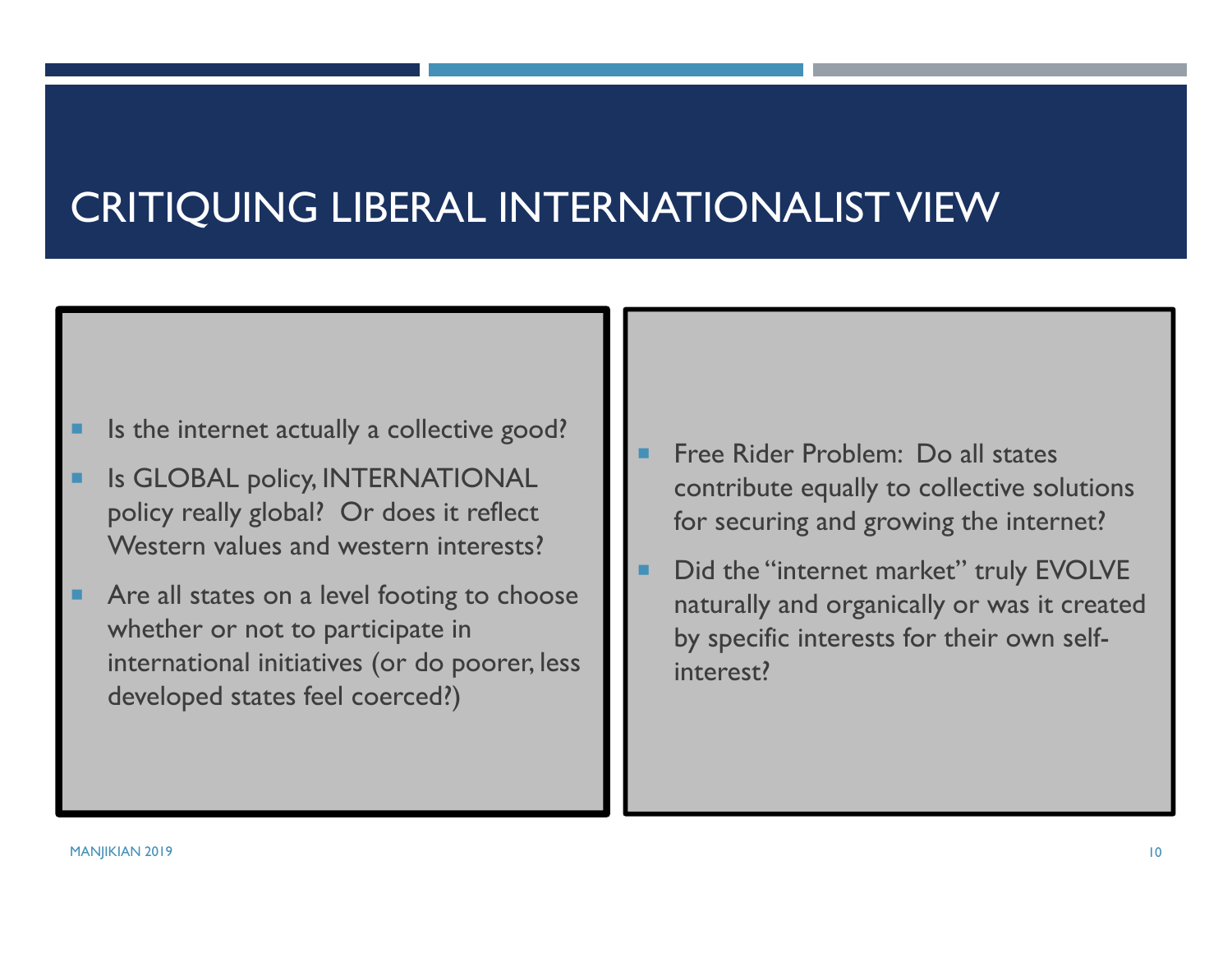# STATES AND FIRMS AS ACTORS IN CYBERSPACE

| <b>Figure 4.1: Digital Superpowers versus States</b> |                                                |                                            |                                 |
|------------------------------------------------------|------------------------------------------------|--------------------------------------------|---------------------------------|
| <b>State or Firm</b>                                 | <b>Number of Citizens,</b><br>users or Members | <b>Annual Revenues (or</b><br><b>GNP</b> ) | Size of the<br><b>Workforce</b> |
| <b>United States</b>                                 | 270 million                                    | 8445 billion USD                           | 163 million                     |
| <b>Facebook</b>                                      | 2 billion                                      | 51 billion USD                             | 25,000                          |
| Google                                               | 1.17 billion                                   | 100 billion USD                            | 57,000                          |
| <b>Belgium</b>                                       | 10 million                                     | 374 billion                                | 5 million                       |
| <b>France</b>                                        | 65 million                                     | 2647 billion                               | 23 million                      |